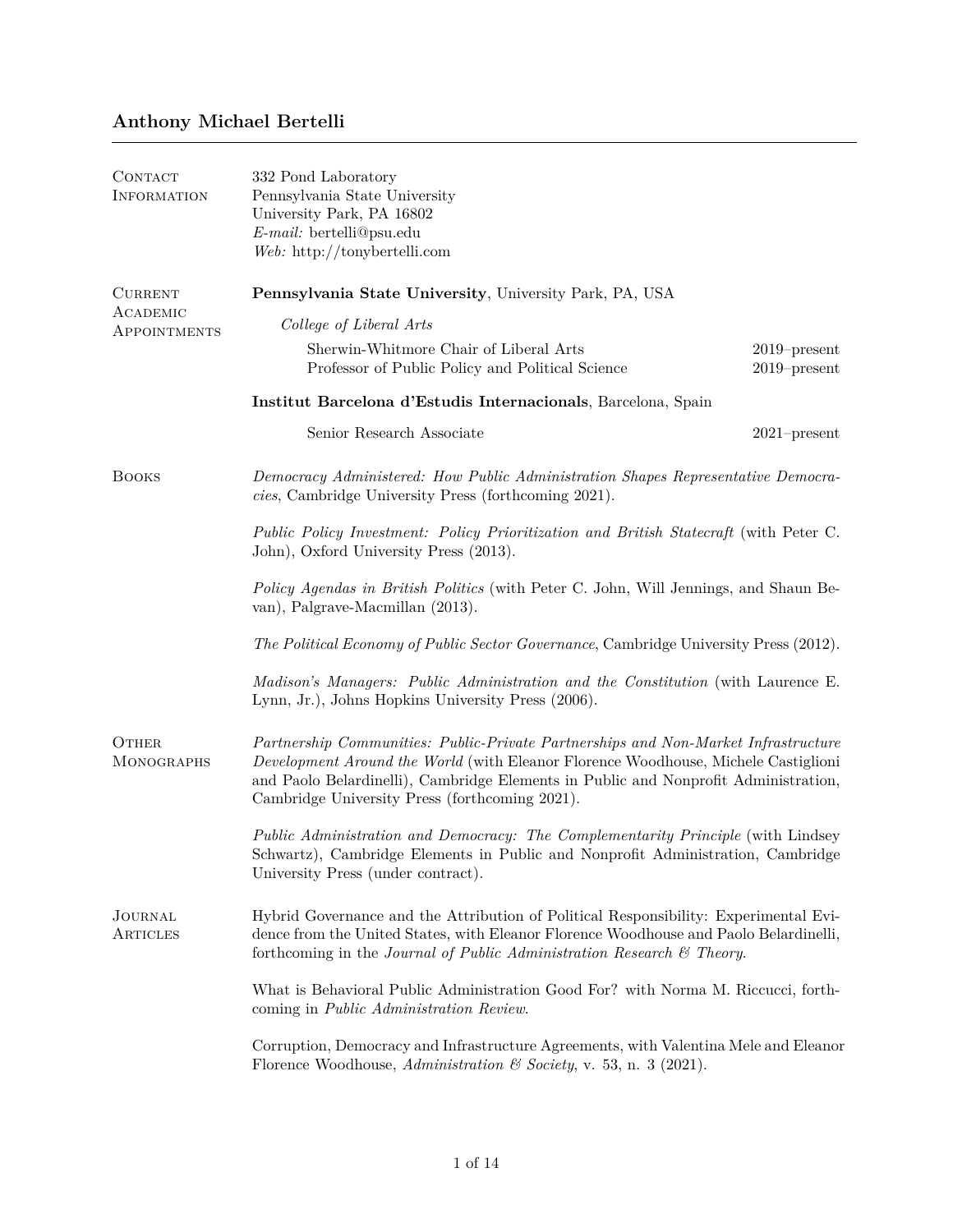Reputation-Sourced Authority and the Prospect of Unchecked Bureaucratic Power, with Madalina Busuioc, *Public Administration Review*, v. 81, n. 1 (2021).

The Electoral System, the Party System and Electoral Accountability, with Christopher J. Kam and Alexander Held, *American Political Science Review*, v. 114, n. 3 (2020).

Heuristics and political accountability in complex governance: An experimental test, with Gregg Van Ryzin, *Research & Politics*, July-September (2020).

An Agenda for the Study of Public Administration in Developing Countries, with Mai Hassan, Dan Honig, Daniel Rogger and Martin Williams, *Governance*, v. 33, n. 4 (2020).

The Political Cost of Public-Private Partnerships: Theory and Evidence from Colombian Infrastructure Development, with Camila Angulo-Amaya and Eleanor Florence Woodhouse, forthcoming in *Governance*, v. 33, n. 4 (2020).

Understanding Delegation Through Machine Learning: A Method and Application to the European Union, with L. Jason Anastasopoulos, *American Political Science Review*, v. 114, n. 1 (2020).

When New Public Management Fails: Infrastructure Partnerships and Political Constraints in Developing and Transitional Economies, with Valentina Mele and Andrew Whitford, forthcoming in *Governance*, v. 33, n. 3 (2020).

Setting the Regulatory Agenda: Statutory Deadlines and the Conditions for Compliance, with Kathleen M. Doherty, *Public Administration Review*, v. 79, n. 5 (2019).

Public Goods, Private Partnerships, and Political Institutions, forthcoming in the *Journal of Public Administration Research and Theory*, v. 29, n. 1 (2019).

Delegation, Collaborative Governance, and Non-Distributive Policy: The Curious Case of Joint Partnerships in American Federalism, with Pamela Clouser McCann and Giulia Leila Travaglini, *Journal of Politics*, v. 81, n. 1 (2019).

Democratic Accountability and the Politics of Mass Administrative Reorganization, with J. Andrew Sinclair, *British Journal of Political Science*, v. 48, n. 3 (2018).

Decentralizing Pork: Congressional Roll-Call Voting, Decentralized Administration, and Distributive Politics, with Pamela Clouser McCann, *Legislative Studies Quarterly*, v. 43, n. 1 (2018).

Who Are the Policy Workers and What Are They Doing? Citizens' Heuristics and Democratic Accountability in Complex Governance, *Public Performance Management Review*, v. 40, n. 2 (2016).

Bureaucratic Perceptions of Discretion in the U.S. Separation of Powers: Evidence from Cabinet Departments, *Public Organization Review*, v. 16, n. 1 (2016).

Media Attention and the Demise of Agency Independence: Evidence from a Mass Administrative Reorganization in Britain (with J. Andrew Sinclair and Haram Lee), *Public Administration*, v. 93, n. 4 (2015). Winner of the Haldane Prize for the best paper published in the journal during 2015.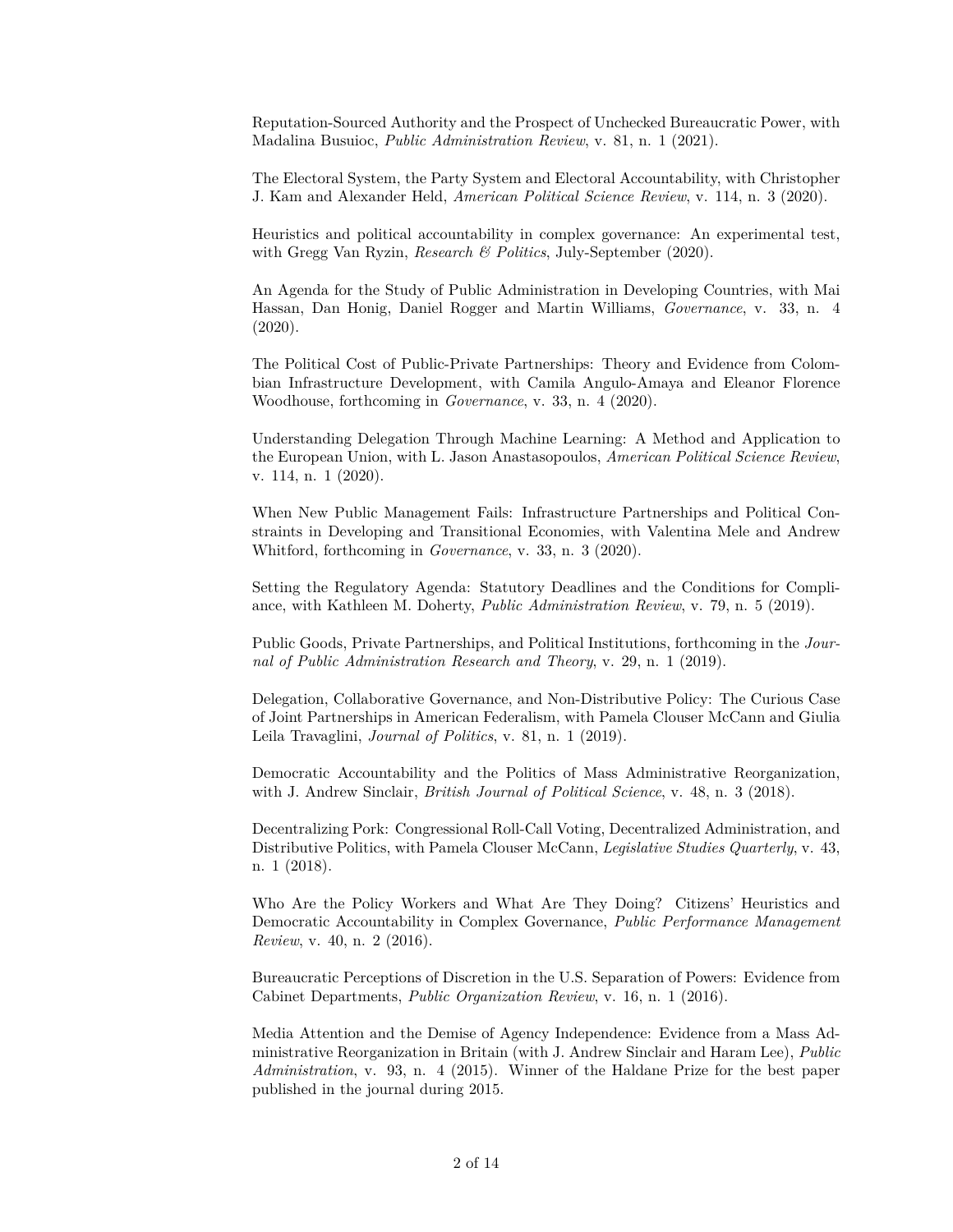Mass Administrative Reorganization, Media Attention, and the Paradox of Information (with J. Andrew Sinclair), *Public Administration Review*, v. 75, n. 6 (2015). Winner of the Best Comparative Policy Paper Award, Midwest Political Science Association.

Measuring Agency Attributes with Attitudes Across Time: A Method and Examples Using Large-Scale Federal Surveys (with Dyana P. Mason, Jennifer M. Connolly, and David A. Gastwirth), *Journal of Public Administration Research and Theory*, v. 25, n. 2 (2015). Winner of the Herbert Kaufman Award for the best paper in public administration presented at the American Political Science Association Annual Meeting.

Politics and Management in Distributive Public Policy: Evidence from Public Support for the Arts in The United Kingdom (with Dyana P. Mason, Jennifer M. Connolly, and Lillian Conover), *International Journal of Cultural Policy*, v. 20, n. 3 (2014).

Public Policy Investment: Risk and Return in British Politics (with Peter C. John), *British Journal of Political Science*, v. 43, n. 4 (2013).

Policy Influence, Agency-Specific Human Capital, and Exit in the Federal Service (with David E. Lewis), *Journal of Public Administration Research and Theory*, v. 23, n. 2 (2013).

Separated Powers in the United States: The Ideology of Agencies, Presidents, and Congress (with Joshua D. Clinton, David E. Lewis, David C. Nixon, and Christian R. Grose), *American Journal of Political Science* v. 56, n. 2 (2012).

The Lengthened Shadow of Another Institution? Ideal Point Estimates for the Executive Branch and Congress (with Christian R. Grose), *American Journal of Political Science*, v.55, n.4 (2011).

The Federalist, Nos. 41-43: Coordination in Service of the Public Interest, *Public Administration Review*, v. 71, n. s1 (2011).

Small Changes, Big Results: Risk-Sharing and Voting Behavior in the Presence of New Voters (with Jamie L. Carson), *Electoral Studies*, v. 30, n.1 (2011).

Congressional Ideology and Administrative Oversight in the New Deal Era, *Historical Methods*, v. 43, n. 3 (2010).

Government Checking Government: How Performance Measures Expand Distributive Politics (with Peter C. John), *Journal of Politics*, v. 72, n. 2 (2010).

Envisioning Public Administration as a Scholarly Field in 2020: The Importance of Political Environments, *Public Administration Review*, v. 70, Supp. (2010).

Relational Contracting and Network Management (with Craig R. Smith), *Journal of Public Administration Research and Theory*, v. 20, Supplement (2009).

Secretaries of Pork? A New Theory of Distributive Public Policy (with Christian R. Grose), *Journal of Politics*, v. 71, n. 3 (2009).

The Demand and Supply of Parliamentary Policy Advocacy: Evidence from UK Health Policy, 1997–2005 (with Rachel M. Dolan), *Government and Opposition*, v. 44., n. 3 (2009).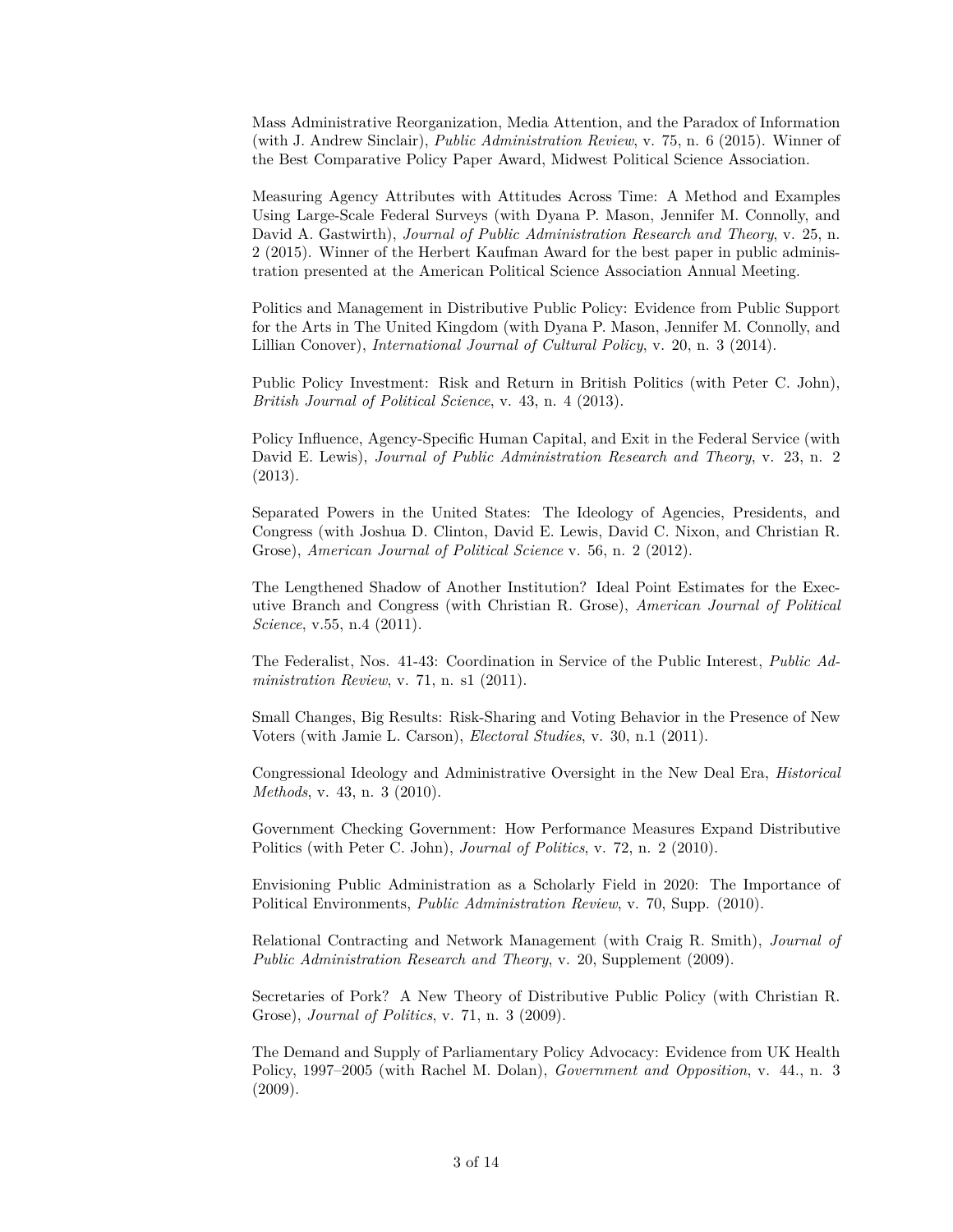Perceiving Credible Commitments: How Independent Regulators Shape Elite Perceptions of Regulatory Quality (with Andrew B. Whitford). *British Journal of Political Science*, v. 39, n. 3 (2009).

Demanding Information: Think Tanks and the U.S. Congress (with Jeffrey B. Wenger). *British Journal of Political Science*, v. 39, n. 2 (2009).

Ideological Extremism and Electoral Structure: Multimember versus Single-member Districts (with Lilliard E. Richardson, Jr.), *Public Choice* v. 137, n. 1-2 (2008).

The Behavioral Impact of Drinking and Driving Laws (with Lilliard E. Richardson, Jr.). *Policy Studies Journal* v. 36, n. 4 (2008).

Credible Governance? Transparency, Political Control, the Personal Vote, and British Quangos. *Political Studies*, v. 56, n. 4 (2008).

Measuring the Propensity to Drink and Drive (with Lilliard E. Richardson, Jr.). *Evaluation Review*, v. 31, n. 3 (2007).

Determinants of Bureaucratic Turnover Intention: Evidence from the Department of the Treasury. *Journal of Public Administration Research and Theory*, v. 17, n. 2 (2007).

Strategic Appointments (with Sven E. Feldmann). *Journal of Public Administration Research and Theory*, v. 17, n. 1 (2007).

Agreeable Administrators? Analyzing the Public Positions of Cabinet Secretaries and Presidents (with Christian R. Grose). *Presidential Studies Quarterly*, v. 37, n. 2 (2007).

The Role of Political Ideology in the Structural Design of New Governance Agencies. *Public Administration Review*, v. 66, n. 4 (2006).

Structural Reform Litigation: Legislative Mandates under Remedial Bargaining (with Sven E. Feldmann). *Journal of Theoretical Politics*, v. 18, n. 2 (2006).

Governing the Quango: A Theory of Auditing and Cheating. *Journal of Public Administration Research and Theory*, v. 16, n. 2 (2006).

Delegating to the Quango: Ex Ante and Ex Post Ministerial Constraints. *Governance*, v. 19, n. 2 (2006).

The Spatial Model and the Removal Trial of President Clinton (with Christian R. Grose). *American Politics Research*, v. 34, n. 4 (2006).

The Motivation Crowding Effect and the Federal Civil Servant. *International Public Management Journal*, v. 9, n. 1 (2006).

Public Management: The Madisonian Solution (with Laurence E. Lynn, Jr.). *Administration & Society*, vol. 38, n. 1 (2006).

Policymaking in the Parallelogram of Forces: Common Agency and the Provision Human Services (with Laurence E. Lynn, Jr.). *Policy Studies Journal*, v. 32, n. 2 (2004).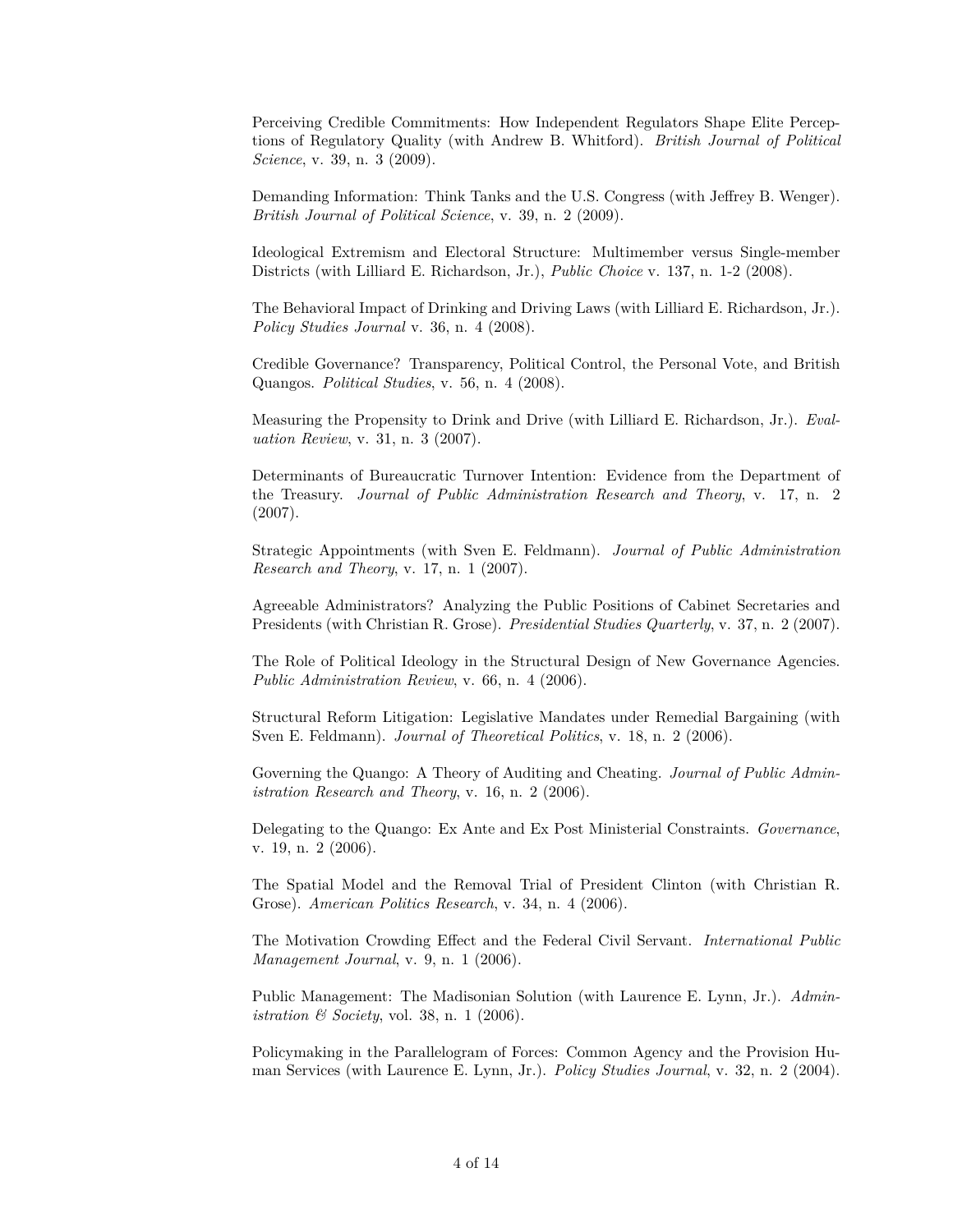|                              | Strategy and Accountability: Structural Reform Litigation and Public Management.<br>Public Administration Review, v. 64, n. 1 (2004).                                                                                                                                               |
|------------------------------|-------------------------------------------------------------------------------------------------------------------------------------------------------------------------------------------------------------------------------------------------------------------------------------|
|                              | Managerial Responsibility (with Laurence E. Lynn, Jr.). Public Administration Review,<br>v. 63, n. 3 (2003).                                                                                                                                                                        |
| LAW REVIEW<br>ARTICLES       | A Precept of Managerial Responsibility: Securing Collective Justice in Institutional Re-<br>form Litigation (with Laurence E. Lynn, Jr.). Fordham Urban Law Journal, v. 29, n.<br>1(2001).                                                                                          |
|                              | Developing a Common Law of Cost Benefit Analysis: A Rational Choice Institutional<br>Analysis. Virginia Journal of Law and Politics, v. 14, n. 4 (1999).                                                                                                                            |
|                              | Impoverished Liberalism: Does the New York Workfare Program Violate Human Rights?<br>Buffalo Human Rights Law Review, v.5, n. 1 (1999).                                                                                                                                             |
|                              | Should Social Workers Engage in the Unauthorized Practice of Law? Boston University<br><i>Public Interest Law Journal</i> , v. 8, n. 1 (1998).                                                                                                                                      |
|                              | Marketing Racism: The Imperialism of Rationality, Critical Race Theory, and Some<br>Interdisciplinary Lessons for Neoclassical Economics. Virginia Journal of Social Policy<br>and The Law, v. 5, n. 1 (1997).                                                                      |
| <b>BOOK REVIEWS</b>          | The Craft of Bureaucratic Neutrality by Gregory A. Huber. Journal of Politics, v. 70,<br>$n.4$ (2008).                                                                                                                                                                              |
|                              | The Public Administration Theory Primer by H. George Frederickson and Kevin B.<br>Smith. Public Management Review, v. 7, n. 1 (2005).                                                                                                                                               |
|                              | The Forging of Bureaucratic Autonomy by Daniel P. Carpenter and Presidents and the<br>Politics of Agency Design by David E. Lewis. Public Administration Review, v. 64, n.<br>4(2004).                                                                                              |
|                              | Pitiful Plaintiffs: Child Welfare Litigation and the Federal Courts by Susan Gluck<br>Mezey. Social Service Review, v. 75, n. 2 (2001).                                                                                                                                             |
|                              | Judicial Policy Making and the Modern State: How the Courts Reformed America's<br>Prisons by Malcolm M. Feeley and Edward L. Rubin. Journal of Policy Analysis and<br>Management, v. 18, n. 3 (1999).                                                                               |
| OTHER<br><b>PUBLICATIONS</b> | New Frontiers in the Politics of Public-Private Partnerships (with Eleanor Florence<br>Woodhouse), Research Agenda for Public-Private Partnerships and the Governance of<br>Infrastructure: New Frontiers and Themes in a Contested World, Edward Elgar (forth-<br>coming $2021$ ). |
|                              | Rational Choice Perspectives on Bureaucracy (with Nicola Palma), Oxford Research<br><i>Encyclopedia of Public Administration (2021).</i>                                                                                                                                            |
|                              | Comparative Administrative Law and Public Administration (with Fiona Cece), Oxford<br>Handbook of Comparative Administrative Law, Oxford University Press (2020).                                                                                                                   |
|                              | Law and Co-Production (with Silvia Cannas), Palgrave Handbook of Co-Production of<br><i>Public Services and Outcomes, Palgrave (2020).</i>                                                                                                                                          |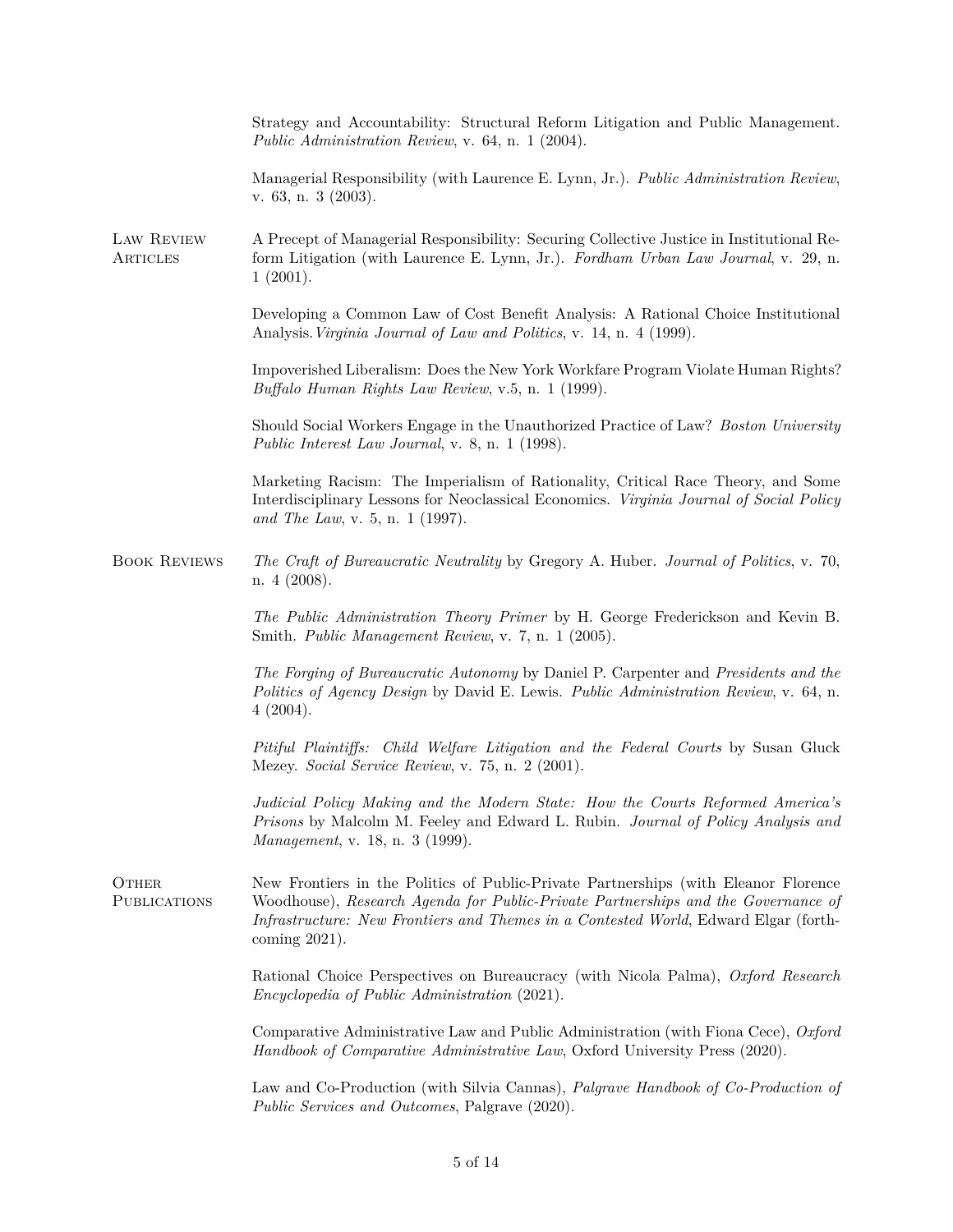|                                                                                                                                                                                                                                                                                                                                                                                                                                                                                      | Law and Public Administration. Oxford Handbook of Public Management, Oxford Uni-<br>versity Press $(2005)$ .                                                                                                                                         |                    |
|--------------------------------------------------------------------------------------------------------------------------------------------------------------------------------------------------------------------------------------------------------------------------------------------------------------------------------------------------------------------------------------------------------------------------------------------------------------------------------------|------------------------------------------------------------------------------------------------------------------------------------------------------------------------------------------------------------------------------------------------------|--------------------|
|                                                                                                                                                                                                                                                                                                                                                                                                                                                                                      | AFDC Caseload: A Comparison of Cuyahoga County, Ohio, and National Data, 1989-<br>1996 (with Claudia Coulton, Neil Bania, and Edward Wang). BR-98-01. Center on<br>Urban Poverty and Social Change, Case Western Reserve University. February, 1998. |                    |
| <b>TEACHING</b><br>Comparative Public Administration and Policy, Public Administration and Democracy,<br>Bureaucratic Politics and the Separation of Powers, Public Management, Organization<br><b>EXPERIENCE</b><br>Theory, Research Design and Quantitative Methods, Economics and Politics of Regula-<br>tion, Public Policy Process, Comparative Legal and Political Institutions, Administra-<br>tive Law, Political Environment of Business, Normative Issues in Public Policy |                                                                                                                                                                                                                                                      |                    |
| <b>EDUCATION</b>                                                                                                                                                                                                                                                                                                                                                                                                                                                                     | University of Chicago, Chicago, IL USA                                                                                                                                                                                                               |                    |
|                                                                                                                                                                                                                                                                                                                                                                                                                                                                                      | Ph.D, Public Management and Policy                                                                                                                                                                                                                   | 2001               |
|                                                                                                                                                                                                                                                                                                                                                                                                                                                                                      | • Dissertation: The Political Economy of Court Reform<br>• Committee: Laurence E. Lynn, Jr. (chair), Sven Feldmann, Edward Lawlor,<br>Philip Cooper, Colin Diver                                                                                     |                    |
|                                                                                                                                                                                                                                                                                                                                                                                                                                                                                      | Pennsylvania State University, University Park, PA USA                                                                                                                                                                                               |                    |
|                                                                                                                                                                                                                                                                                                                                                                                                                                                                                      | M.A., Economics                                                                                                                                                                                                                                      | 1994               |
|                                                                                                                                                                                                                                                                                                                                                                                                                                                                                      | University of Pittsburgh, Pittsburgh, PA USA                                                                                                                                                                                                         |                    |
|                                                                                                                                                                                                                                                                                                                                                                                                                                                                                      | J.D., School of Law                                                                                                                                                                                                                                  | 1997               |
|                                                                                                                                                                                                                                                                                                                                                                                                                                                                                      | B.A., Economics and Business, cum laude                                                                                                                                                                                                              | 1992               |
| PRIOR                                                                                                                                                                                                                                                                                                                                                                                                                                                                                | Bocconi University, Milan, Italy                                                                                                                                                                                                                     | February 2018–2021 |
| <b>POSITIONS</b>                                                                                                                                                                                                                                                                                                                                                                                                                                                                     | Professor of Political Science                                                                                                                                                                                                                       | 2018-2021          |
|                                                                                                                                                                                                                                                                                                                                                                                                                                                                                      | Fellow, Dondena Center                                                                                                                                                                                                                               | 2018-2021          |
|                                                                                                                                                                                                                                                                                                                                                                                                                                                                                      | New York University, New York, NY                                                                                                                                                                                                                    | July 2014-2019     |
|                                                                                                                                                                                                                                                                                                                                                                                                                                                                                      | Professor of the Politics of Public Policy                                                                                                                                                                                                           | 2014-2019          |
|                                                                                                                                                                                                                                                                                                                                                                                                                                                                                      | Vice Dean for Academic Affairs and Research                                                                                                                                                                                                          | $2014 - 2016$      |
|                                                                                                                                                                                                                                                                                                                                                                                                                                                                                      | Professor of Politics (Associated Appointment)                                                                                                                                                                                                       | 2014-2019          |
|                                                                                                                                                                                                                                                                                                                                                                                                                                                                                      | Professor of Law (Affiliated Appointment)                                                                                                                                                                                                            | 2014-2019          |
|                                                                                                                                                                                                                                                                                                                                                                                                                                                                                      | University of Birmingham, Birmingham, UK                                                                                                                                                                                                             | $2013 - 2016$      |
|                                                                                                                                                                                                                                                                                                                                                                                                                                                                                      | Professor of Public Policy Analysis (0.2 appointment)                                                                                                                                                                                                | $2013 - 2016$      |
|                                                                                                                                                                                                                                                                                                                                                                                                                                                                                      | University of Southern California, Los Angeles, CA USA                                                                                                                                                                                               | 2009-2014          |
|                                                                                                                                                                                                                                                                                                                                                                                                                                                                                      | Professor of Public Policy, Political Science and Law                                                                                                                                                                                                | 2013-2014          |
|                                                                                                                                                                                                                                                                                                                                                                                                                                                                                      | C.C. Crawford Chair in Management and Performance                                                                                                                                                                                                    | 2009-2014          |
|                                                                                                                                                                                                                                                                                                                                                                                                                                                                                      | Professor of Public Policy and Law                                                                                                                                                                                                                   | 2012-2014          |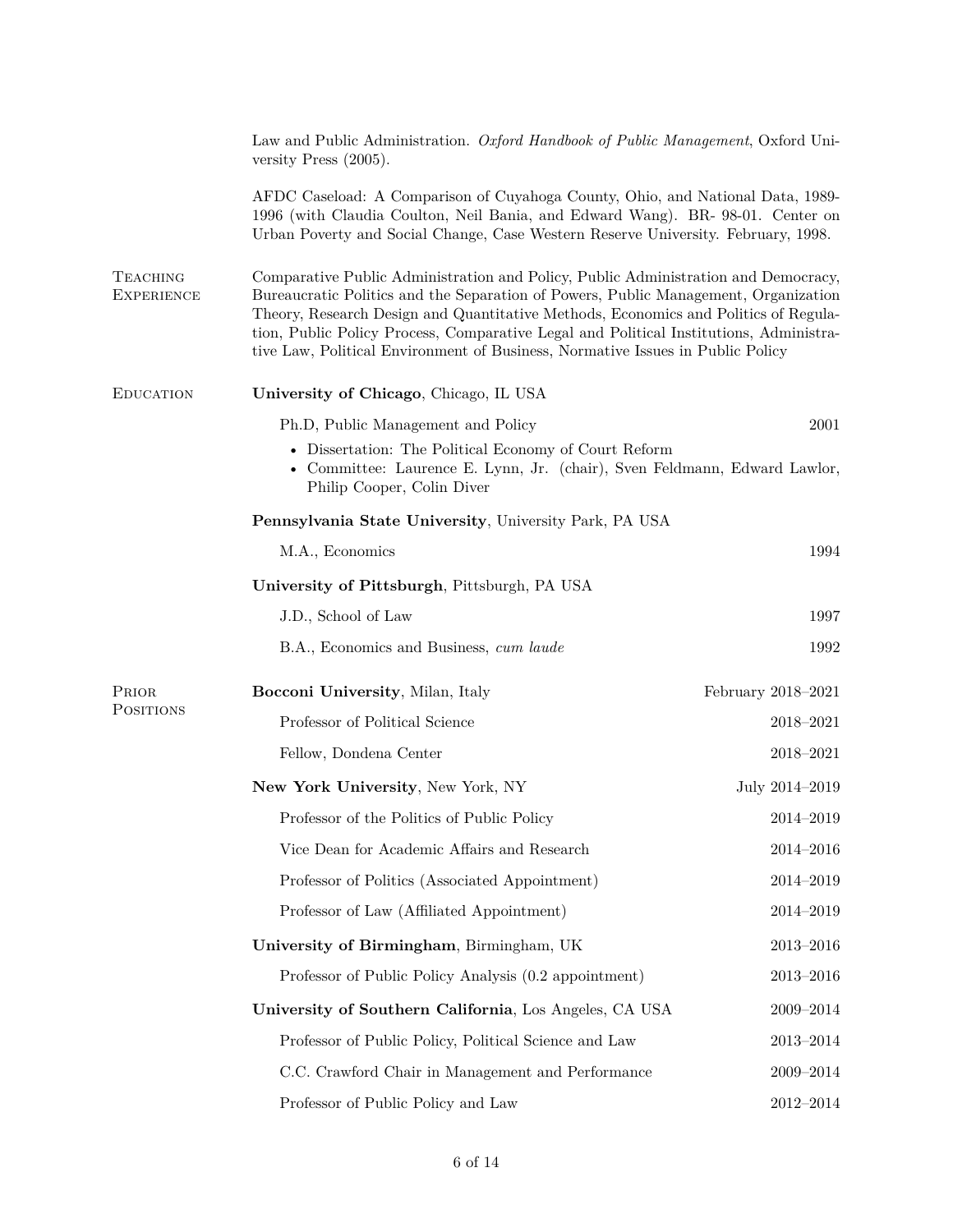|                             | Associate Professor of Public Policy and Law (with tenure)                                                                                           | 2009-2012                                                            |
|-----------------------------|------------------------------------------------------------------------------------------------------------------------------------------------------|----------------------------------------------------------------------|
|                             | University of Manchester, Manchester UK                                                                                                              | 2007-2012                                                            |
|                             | Senior Lecturer in Politics (0.2 appointment)                                                                                                        |                                                                      |
|                             | University of Georgia, Athens, GA USA                                                                                                                | $2004 - 2009$                                                        |
|                             | Associate Professor of Public Administration and Policy (with tenure)                                                                                | $2007 - 2009$                                                        |
|                             | Associate Professor of Political Science (with tenure)                                                                                               | 2007-2009                                                            |
|                             | Assistant Professor of Public Administration and Policy                                                                                              | 2004-2007                                                            |
|                             | Texas A&M University, College Station, TX USA                                                                                                        | $2002 - 2004$                                                        |
|                             | Assistant Professor of Public Affairs                                                                                                                | $2002 - 2004$                                                        |
|                             | University of Kentucky, Lexington, KY USA                                                                                                            | $2001 - 2002$                                                        |
|                             | Assistant Professor of Public Policy and Administration                                                                                              | $2001 - 2002$                                                        |
| ADDITIONAL                  | Fellow, National Academy of Public Administration, 2015–present                                                                                      |                                                                      |
| <b>AFFILIATIONS</b>         | Resident Fellow, Dondena Center for Research on Social Dynamics and Public Policy,<br>$2018$ -present                                                |                                                                      |
|                             | Honorary Senior Research Fellow, Department of Political Science, University College<br>London, 2012–present                                         |                                                                      |
|                             | Honorary Senior Research Fellow, Department of Political Science and International<br>Studies, University of Birmingham, 2012-2013                   |                                                                      |
|                             | Fellow, Judith and John Bedrosian Center on Governance and the Public Enterprise,<br>University of Southern California, 2009–2014                    |                                                                      |
|                             | Fellow, USC-Caltech Center for the Study of Law and Politics, 2009–2014                                                                              |                                                                      |
|                             | Fellow, Institute for Political and Economic Governance, University of Manchester,<br>$2007\hbox{--}2012$                                            |                                                                      |
|                             | Member, Democracy, Citizens, and Elections Research Network, University of Manch-<br>ester, 2008–2012                                                |                                                                      |
| EDITORIAL<br><b>SERVICE</b> | Senior Executive Editor, Journal of Public Policy<br>Editor, Journal of Public Policy<br>Journal of Politics<br>British Journal of Political Science | $2014$ -present<br>$2011 - 2014$<br>$2009 - 2011$<br>$2009$ -present |
|                             | Political Science Research and Methods                                                                                                               | $2018$ -present                                                      |
|                             | Journal of Public Administration Research and Theory<br>International Public Management Journal                                                      | $2006$ -present<br>$2006$ -present                                   |
|                             | Board of Advisors, Studies in American Public Policy and Management,                                                                                 |                                                                      |
|                             | Johns Hopkins University Press.                                                                                                                      | $2012 - 2015$                                                        |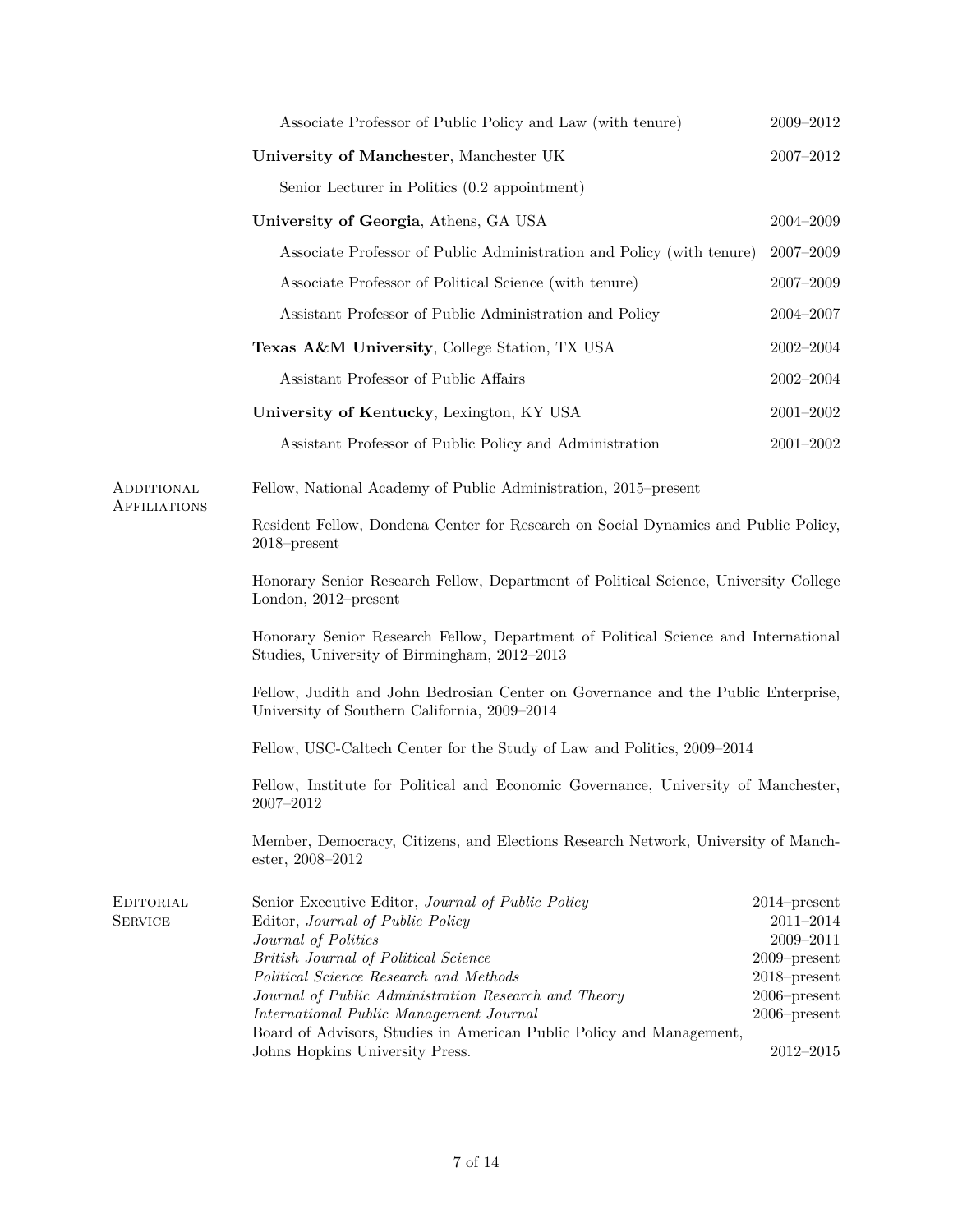| <b>INVITED</b> | University of Bologna, Social and Political Sciences                  | 2021 (scheduled) |            |
|----------------|-----------------------------------------------------------------------|------------------|------------|
| PRESENTATIONS  | KU Leuven, Public Governance Institute                                | 2021 (scheduled) |            |
|                | World Bank, Global Governance Unit                                    |                  | 2020       |
|                | Korea Development Institute                                           |                  | 2020       |
|                | University of Gothenburg, Political Science and Public Administration |                  | 2019       |
|                | Hertie School of Governance                                           |                  | 2018       |
|                | University of Lausanne, LAGAPE                                        |                  | 2018       |
|                | German University of Administrative Sciences Speyer                   |                  | 2018       |
|                | Johns Hopkins School of Advanced International Studies                |                  | 2018       |
|                | University of Wisconsin-Madison, Public Affairs                       |                  | 2017       |
|                | University of Leiden, Public Administration                           |                  | $2017\,$   |
|                | University of Delaware, Public Administration & Policy                |                  | 2017       |
|                | BK-21 Conference, Seoul National University & Baruch College, Keynote |                  | 2017       |
|                | Rutgers University, Public Administration                             | 2015, 2016, 2017 |            |
|                | Utrecht School of Governance                                          |                  | 2016       |
|                | Bocconi University, Policy Analysis and Public Management             | 2015, 2016       |            |
|                | University of Minho, International Affairs and Public Administration  |                  | 2015       |
|                | Symposium on Accountability Study and Design, ASPA                    |                  | 2015       |
|                | New York University, Public Policy                                    |                  | 2014       |
|                | University of Virginia, Public Policy                                 |                  | 2014       |
|                | University of Texas-Austin, Political Science                         |                  | 2014       |
|                | University of Southern California, Finance and Business Economics     |                  | 2013       |
|                | Indiana University, Public and Environmental Affairs (Indianapolis)   |                  | 2013       |
|                | ETH Zurich, Center for Comparative and International Studies          |                  | 2013       |
|                | University of Exeter, Political Science                               |                  | $\,2013$   |
|                | University of Milan, Political Science                                |                  | $\,2013$   |
|                | Princeton University, Center for the Study of Democratic Politics     |                  | 2012       |
|                | Leiden University, Montesquieu Institute                              |                  | 2012       |
|                | University of Washington, Evans School of Public Affairs              |                  | 2012       |
|                |                                                                       |                  |            |
|                | Institut Barcelona D'Estudis Internacionals                           | 2011, 2012, 2018 |            |
|                | Catholic University Leuven, Public Management Institute               |                  | 2011       |
|                | Hertie School of Governance                                           | 2011, 2012, 2016 |            |
|                | University of California Los Angeles, Political Science               |                  | 2011       |
|                | University of California San Diego, Political Science                 |                  | 2011       |
|                | University of Hawaii, Public Policy                                   |                  | 2011       |
|                | University College London, Public Policy                              |                  | 2011       |
|                | London School of Economics, Government                                |                  | 2010       |
|                | University of Manchester, Politics                                    |                  | 2010       |
|                | University of Birmingham, Institute for Local Government              |                  | 2010       |
|                | University of British Columbia, Political Science                     |                  | 2009       |
|                | University of Chicago, Harris School                                  |                  | 2009       |
|                | Duke University, Political Science                                    |                  | 2009       |
|                | Indiana University, Political Science                                 |                  | $\,2008\,$ |
|                | University of Southern California, Policy, Planning, and Development  |                  | 2008       |
|                | Harvard University, Institute for Quantitative Social Science         |                  | 2008       |
|                | University of Wisconsin-Madison, Public Affairs                       |                  | 2008       |
|                | Indiana University, Public and Environmental Affairs (Bloomington)    |                  | 2006       |
|                | Cardiff University, Cardiff Business School                           |                  | 2006       |
|                | Nottingham Trent University, Graduate School                          | 2006, 2008       |            |
|                | University of Manchester, Politics                                    |                  | 2006, 2012 |
|                | Georgia State University, Political Science                           |                  | 2006       |
|                | Vanderbilt University, Political Science                              |                  | 2006       |
|                | Harvard University, Kennedy School of Government                      |                  | 2006       |
|                | University of Colorado-Boulder, Political Science                     |                  | 2005       |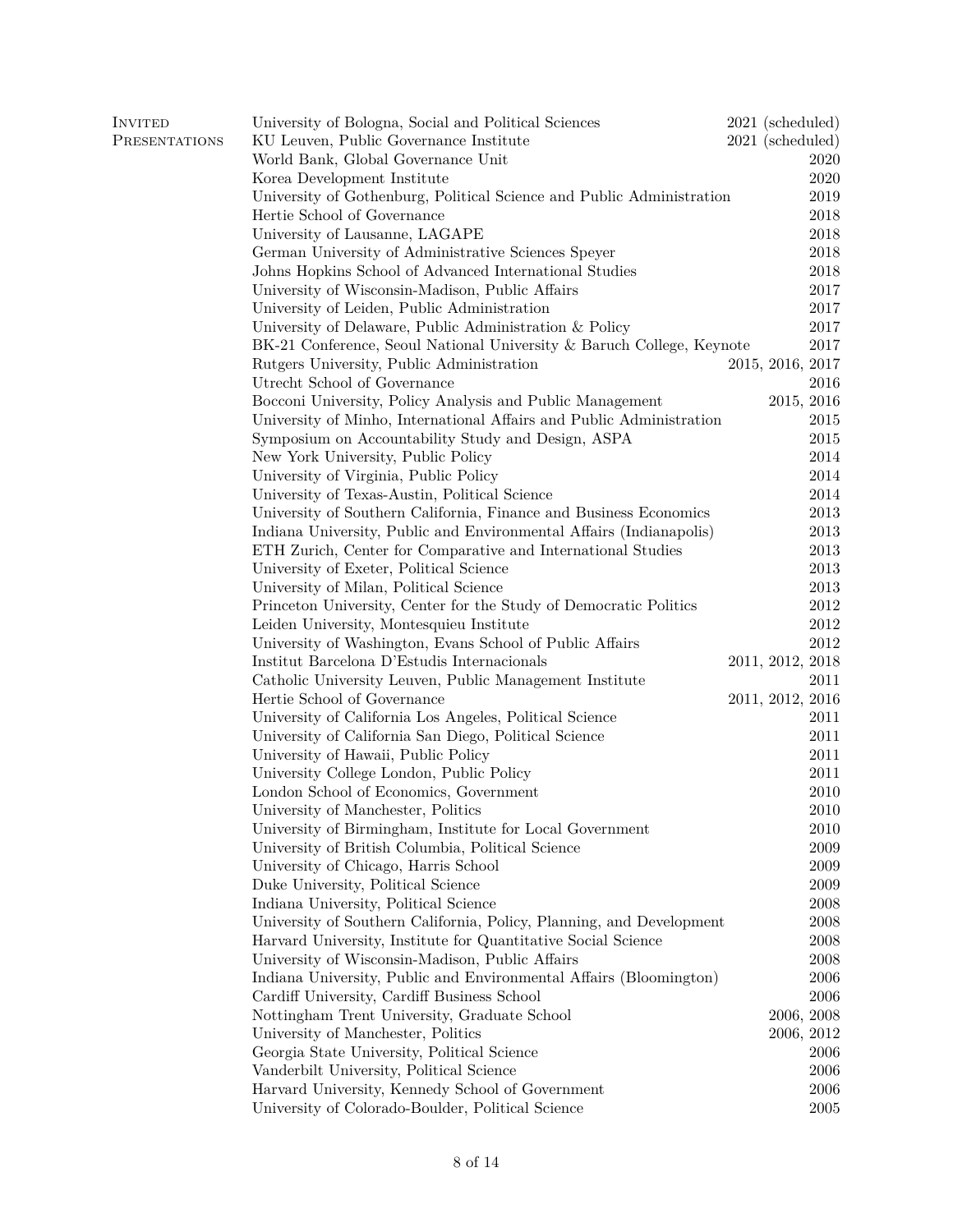|                   | George Washington University, Political Science                                                   | 2005                                          |
|-------------------|---------------------------------------------------------------------------------------------------|-----------------------------------------------|
|                   | University of South Carolina, Political Science                                                   | 2003                                          |
|                   | University of Houston, Political Science                                                          | 2003                                          |
|                   | Washington University in St. Louis, Political Science                                             | 2003                                          |
|                   | Texas A&M University, Political Science                                                           | 2003                                          |
|                   | University of Chicago, Political Science                                                          | 2001                                          |
|                   | Ohio State University, Public Policy                                                              | 2000                                          |
|                   | University of Chicago, Harris School of Public Policy Studies                                     | 2000                                          |
|                   | Syracuse University, Public Administration                                                        | 2000                                          |
|                   | University of Kentucky, Martin School                                                             | 2000                                          |
|                   | University of Missouri, Truman School of Public Affairs                                           | 2000, 2004, 2006                              |
| <b>CONFERENCE</b> | Midwest Political Science Association                                                             |                                               |
| PARTICIPATION     | $2001(2), 2002, 2003(2), 2004(4), 2005(2), 2006-2008, 2010-2019(2)$<br>Papers Presented           |                                               |
| (NO. OF PAPERS)   | Discussant                                                                                        | 2003, 2007, 2010, 2011-2018                   |
|                   | Panel Chair                                                                                       | 2003, 2007, 2008, 2017, 2018                  |
|                   | Roundtable                                                                                        | 2007, 2008, 2012, 2018                        |
|                   | Section Chair, Midwest Public Administration Caucus                                               | 2008                                          |
|                   |                                                                                                   | 2010                                          |
|                   | Presidential Selection Committee, Midwest Public Administration Caucus                            |                                               |
|                   | Chair, Simon Award Selection Committee                                                            | 2012                                          |
|                   | President, Midwest Public Administration Caucus                                                   | 2015                                          |
|                   | American Political Science Association                                                            |                                               |
|                   | $2004 - 2007$ , $2008(3)$ , $2009$ , $2010(2)$ , $2011(2)$ , $2012 - 2019(2)$<br>Papers Presented |                                               |
|                   | Presidency Research Group Reference Book Award Committee                                          | 2010                                          |
|                   | Herbert Kaufman Award Committee,                                                                  | 2013 (chair), 2016                            |
|                   | Association for Public Policy Analysis and Management                                             |                                               |
|                   | Papers Presented                                                                                  | $2000(2)$ , $2001$ , $2004$ , $2005$ , $2006$ |
|                   | Panel Convener                                                                                    | 2004, 2006                                    |
|                   | Panel Chair                                                                                       | 2006                                          |
|                   | European Political Science Association                                                            |                                               |
|                   | Papers Presented                                                                                  | 2011-2012, 2014-2019                          |
|                   | Conference on Empirical Legal Studies                                                             |                                               |
|                   | Paper Presented                                                                                   | 2009                                          |
|                   | Discussant                                                                                        | 2009                                          |
|                   | Public Management Research Association                                                            |                                               |
|                   | Papers Presented                                                                                  | 2003-2019                                     |
|                   | Constitution Committee                                                                            | $2011 - 2013$                                 |
|                   | Frederickson Award Committee (chair)                                                              | 2019                                          |
|                   | Southern Political Science Association                                                            |                                               |
|                   | Papers Presented                                                                                  | 2001, 2002, 2004, 2007, 2016                  |
|                   | Section Chair, Bureaucratic and Public Sector Politics                                            | 2010                                          |
|                   | International Conference on Public Policy                                                         |                                               |
|                   | Plenary Session Speaker                                                                           | 2013                                          |
|                   | <b>State Politics and Policy Conference</b>                                                       |                                               |
|                   | Paper Presented                                                                                   | 2004                                          |
|                   |                                                                                                   |                                               |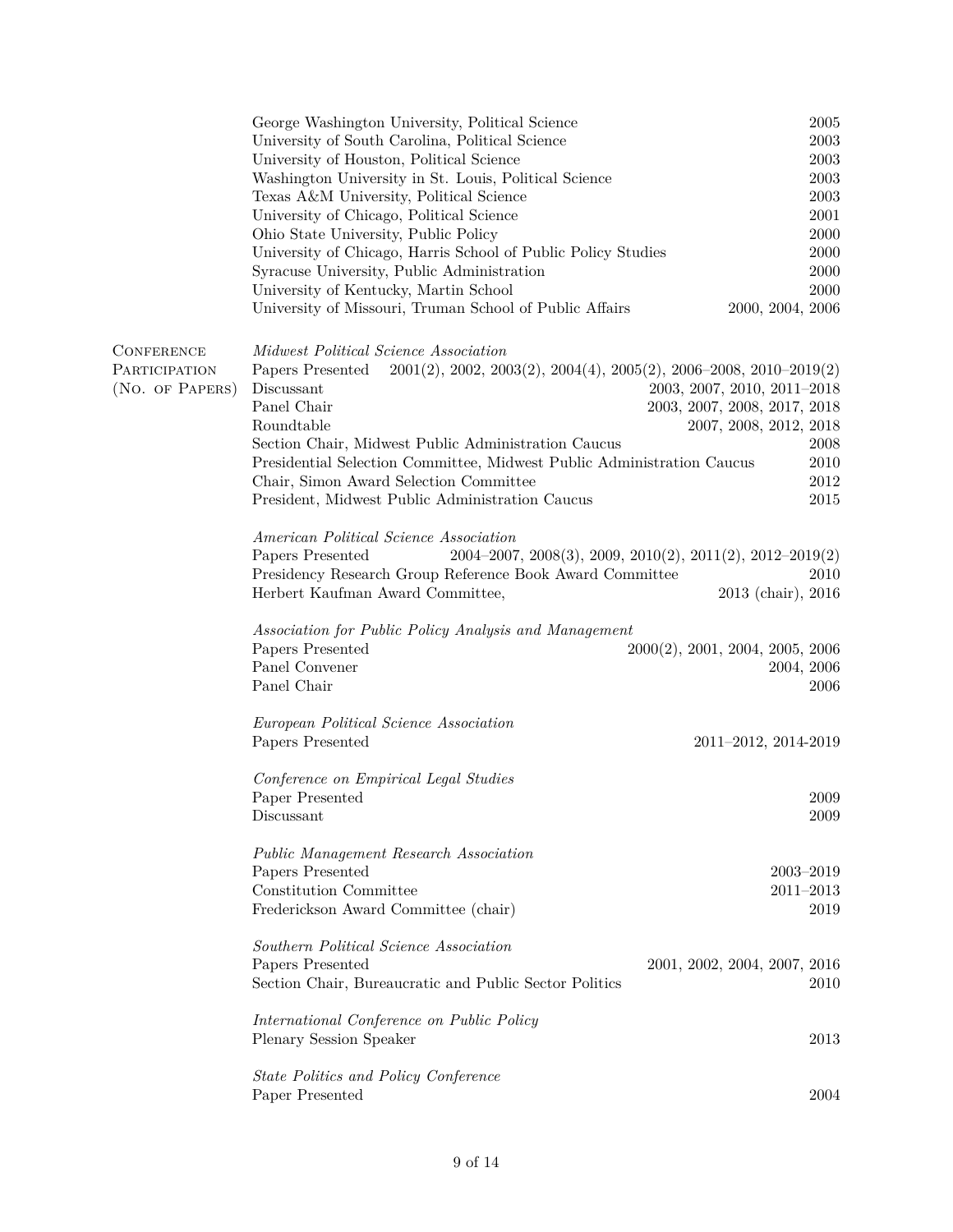|                     | Western Political Science Association<br>Papers Presented                                                                                                                                                                                                                                                                                                         | 2004(2), 2013 |
|---------------------|-------------------------------------------------------------------------------------------------------------------------------------------------------------------------------------------------------------------------------------------------------------------------------------------------------------------------------------------------------------------|---------------|
|                     | Canadian Political Science Association<br>Paper Presented                                                                                                                                                                                                                                                                                                         | 2002          |
|                     | Transatlantic Dialogue (Public Administration)<br>Papers Presented                                                                                                                                                                                                                                                                                                | 2018(3)       |
|                     | ECPR Standing Group on Regulatory Governance<br>Paper Presented                                                                                                                                                                                                                                                                                                   | 2018          |
| RESEARCH<br>FUNDING | Representative Government Through Democratic Governance (REPGOV), European<br>Research Council, Principal Investigator, January 2022–January 2027, $\epsilon$ 2,477,903                                                                                                                                                                                           |               |
|                     | Network Fellowship, KU Leuven, 2020–2021, $€7,440$                                                                                                                                                                                                                                                                                                                |               |
|                     | Political Institutions, Distributive Politics and Development Partnerships in Europe,<br>Principal Investigator, Bocconi Senior Research Grant, June 2018–June 2019, $€10,000$ .                                                                                                                                                                                  |               |
|                     | Agendas, Alternatives, and Policy Responsiveness in Two Parliamentary Democracies,<br>Principal Investigator, USC Undergraduate Research Associates Program, May 2014,<br>\$3,325.                                                                                                                                                                                |               |
|                     | Constructing the Policy Agenda in Advanced Industrial Democracies: The Case of<br>Women's Policy Issues, Principal Investigator (co-investigator, Diana O'Brien), Bedrosian<br>Center on Governance and the Public Enterprise, July 2013–July 2014, \$10,000.                                                                                                     |               |
|                     | Shrinking the State: Reforming Arm's Length Bodies in an Age of Austerity, Co-<br>Investigator with Matthew Flinders and Christopher Skelcher, Economic and Social<br>Research Council, March 2012–February 2015, £655,703.                                                                                                                                       |               |
|                     | Comparative Public Policy Investment, Principal Investigator, Bedrosian Center on<br>Governance and the Public Enterprise, July 2012–July 2013, \$10,000.                                                                                                                                                                                                         |               |
|                     | The Statistical Measurement of Accountability Concepts in American Governance, Prin-<br>cipal Investigator, Bedrosian Center on Governance and the Public Enterprise, Novem-<br>ber 2010–October 2011, \$9,075.                                                                                                                                                   |               |
|                     | Distributive Politics and Arts Funding, USC Undergraduate Research Associates Pro-<br>gram, May-December 2011, \$3,300.                                                                                                                                                                                                                                           |               |
|                     | Legislative Policy Agendas in the UK, part of a European Science Foundation, EU-<br>ROCORES ECRP 2007 project, The Politics of Attention: West European politics in<br>times of change, led by Stefaan Walgrave, Department of Political Science, University of<br>Antwerp. With Peter John, Will Jennings and Darren Halpin, August 2008–July 2011,<br>£297,000. |               |
|                     | Can Partnerships Among Organizations Promote Policy Success? Lessons From Crime<br>Reduction Partnerships In The United Kingdom, Smith Richardson Foundation. Prin-<br>cipal Investigator on subcontract from the Ash Institute for Democratic Governance<br>and Innovation, Harvard University, August 2008–June 2009, \$40,370.                                 |               |
|                     |                                                                                                                                                                                                                                                                                                                                                                   |               |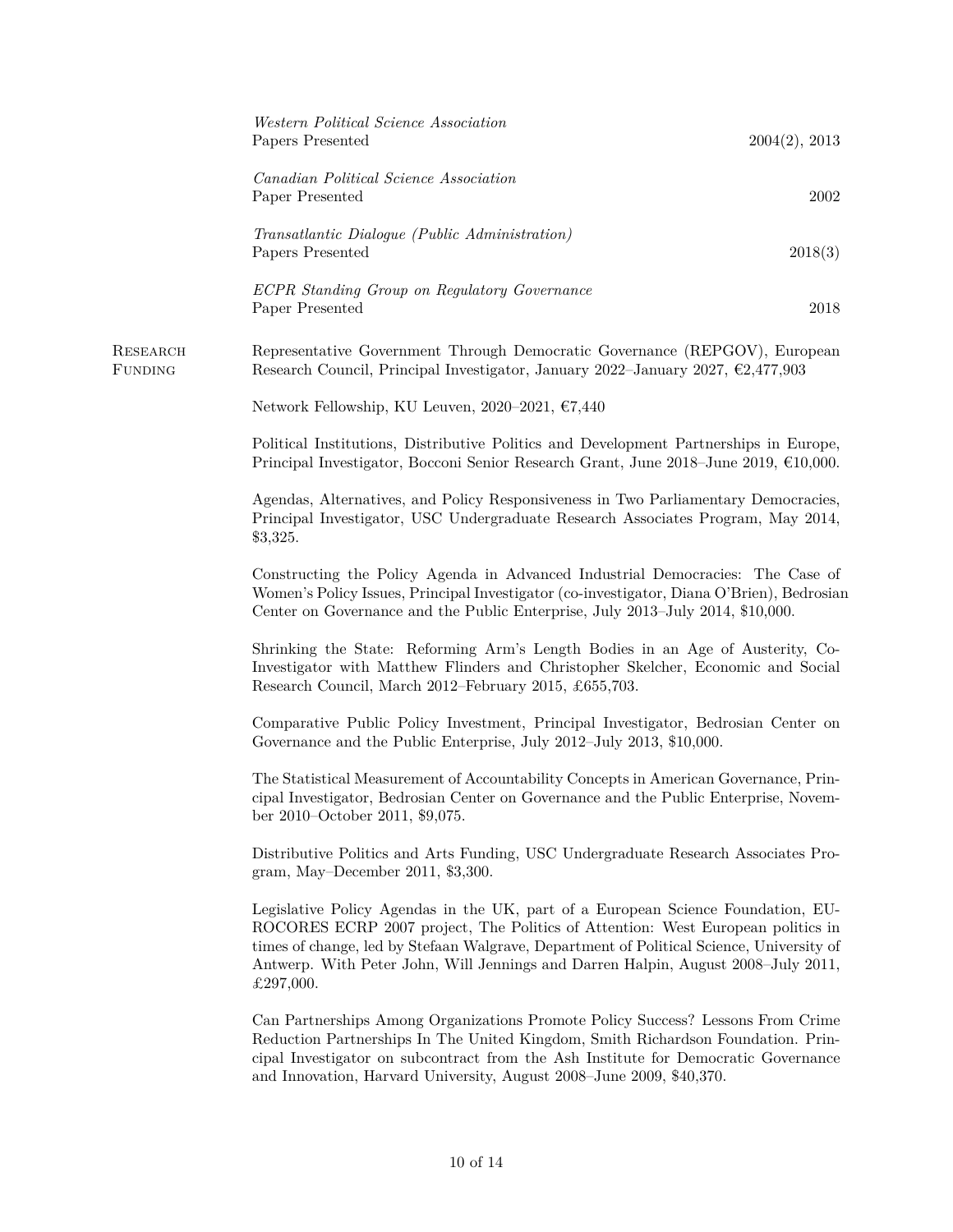|               | Hallsworth Visiting Professorship, School of Social Sciences, University of Manchester,<br>May-August 2006, £7,000.                                 |
|---------------|-----------------------------------------------------------------------------------------------------------------------------------------------------|
|               | University of Georgia Research Foundation Grant, January–December 2005, \$6,490.                                                                    |
|               | European Union Fund Grant, Texas A&M University, February–August 2004, \$2,450.                                                                     |
|               | European Union Fund Grant, Texas A&M University, July-October 2003, \$3,000.                                                                        |
| HONORS        | Herbert Simon Award for Contributions to the Scientific Study of Bureaucracy, Mid-<br>west Political Science Association, 2020                      |
|               | University Research Award, Bocconi University, 2019, 2020                                                                                           |
|               | Society of Fellows, New York University, 2015–2019                                                                                                  |
|               | Jacob K. Javits Visiting Professorship, New York University, 2015                                                                                   |
|               | Herbert Kaufman Award, Best Paper in Public Administration, American Political Sci-<br>ence Association, 2012                                       |
|               | Dissertation Fellowship, University of Chicago, 2000–2001                                                                                           |
|               | Full Scholarship, University of Chicago, 1998–2000                                                                                                  |
|               | Mentor Fellowship, Case Western Reserve University, 1998                                                                                            |
|               | Three Excellence for the Future Awards presented for highest course grade, University<br>of Pittsburgh Law School, 1996–1997                        |
|               | Faculty Award for Excellence in Legal Scholarship, University of Pittsburgh Law School,<br>1997                                                     |
|               | University Scholarship, University of Pittsburgh Law School, 1994–1997                                                                              |
|               | Graduate Assistantship, Pennsylvania State University, 1993                                                                                         |
|               | University Honors College, University of Pittsburgh, 1989–1992                                                                                      |
| PH.D ADVISING | Nathan Earle, Pennsylvania State University History (Early Modern History, in progress)                                                             |
|               | Silvia Cannas (major professor), Bocconi Social and Political Sciences (Trust and Policy<br>Co-Production, in progress)                             |
|               | Rebecca Kirley (major professor), Bocconi Social and Political Sciences (Public Sector<br>Accountability, in progress)                              |
|               | Carlotta Varriale (major professor), Bocconi Social and Political Sciences (Bureaucratic<br>Reorganization, in progress)                            |
|               | Eleanor Woodhouse (major professor), Bocconi Social and Political Sciences (Politics of<br>Public Administration, now at University College London) |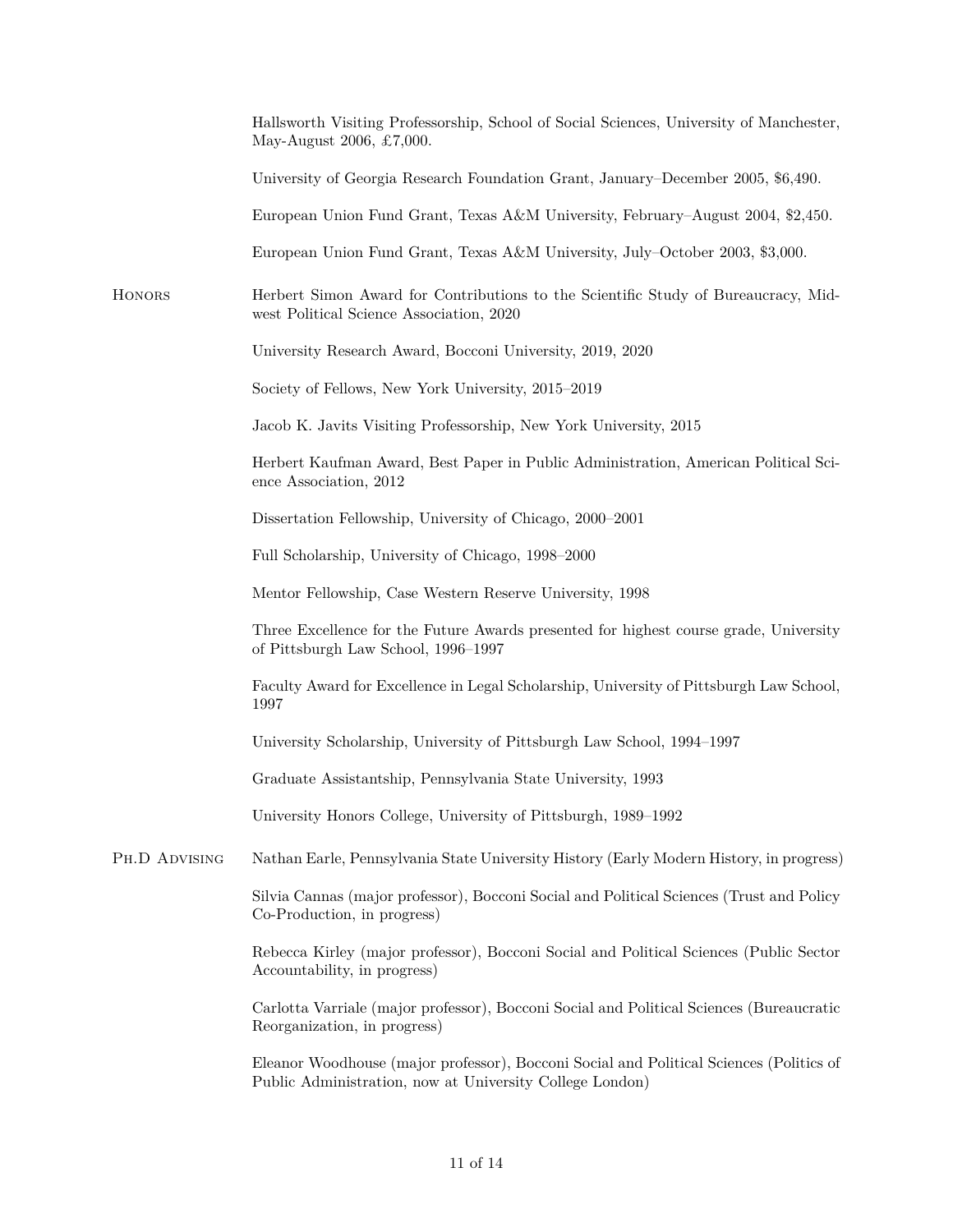Paolo Belardinelli (major professor), Bocconi Social and Political Sciences (Behavioral Public Administration, now at the London School of Economics and Political Science)

Eva-Maria Pirker (major professor), Bocconi Social and Political Sciences (Bureaucratic Reputation, now at the European Central Bank)

Clifford Frasier (major professor), NYU Wagner (Non-Profit Organizations, now at New York University)

Steven Rashin, NYU Politics (Bureaucratic Politics, now at Harvard University)

Dyana P. Mason (major professor), USC Price School of Public Policy, University of Southern California (Non-Profit Organizations, now at the University of Oregon)

Jennifer M. Connolly (major professor), USC Price School of Public Policy, University of Southern California (Local Governance, now at the University of Miami)

Haram Lee, USC Price School of Public Policy, University of Southern California

Noah Dormady, USC Price School of Public Policy, University of Southern California (Climate Change Policy, now at Ohio State University)

Ellen V. Rubin, Department of Public Administration and Policy, University of Georgia (Public Personnel Management, now at SUNY-Albany)

Craig Smith, Department of Public Administration and Policy, University of Georgia (Public Sector Contracting, now at University of Arizona)

Deanna Malatesta, Department of Public Administration and Policy, University of Georgia (Bureaucratic Politics, now at Indiana University-Purdue University at Indianapolis)

Quan Li, Department of Political Science, Texas A&M University (Judicial Politics, now at University of Central Florida)

Holly Goerdel, Department of Political Science, Texas A&M University (Comparative Public Policy, now at University of Kansas)

Eric Juenke, Department of Political Science, Texas A&M University (Comparative Politics and Policy, now at Michigan State University)

Gregory Hill, Department of Political Science, Texas A&M University (American Politics and Public Management, now at Boise State University)

Ad Hoc Referee *American Political Science Review, American Journal of Political Science, Journal of Politics, British Journal of Political Science, American Politics Research, Comparative Political Studies, Political Science Research and Methods, Economics and Politics, Political Research Quarterly, Governance, Social Service Review, American Review of Public Administration, Public Administration Review, Policy Studies Journal, Journal of Public Administration Research and Theory, Journal of Policy Analysis and Management, International Public Management Journal, Public Management Review*, National Science Foundation, Sage, Palgrave-Macmillan, Cambridge University Press, Oxford University Press, Jossey-Bass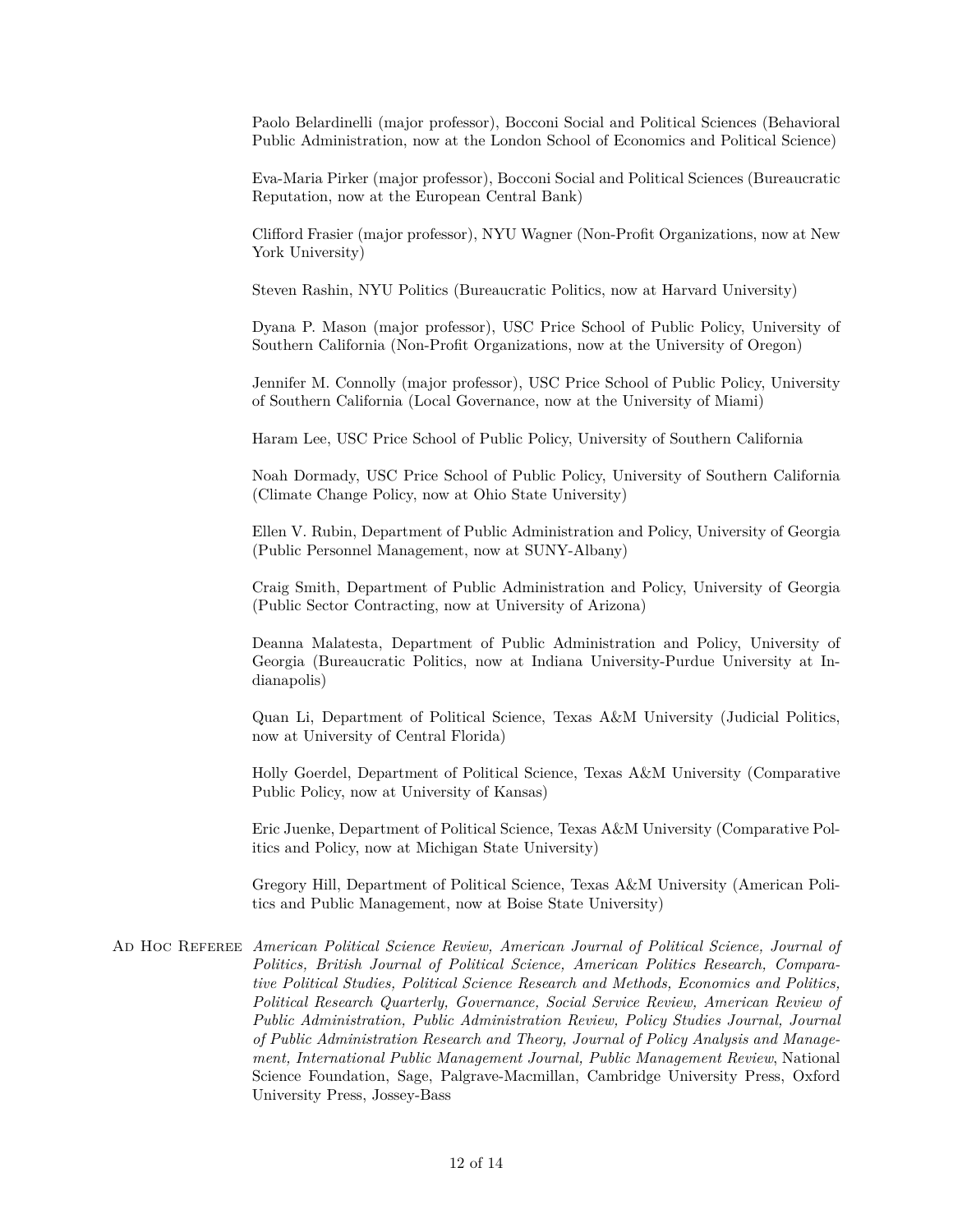| <b>SERVICE</b> | Pennsylvania State University<br>Chair, Promotion and Tenure Committee<br>Chair, Non-Tenure Track Promotion Committee<br>Curriculum Committee | $2020$ -present<br>$2020$ -present<br>$2020$ -present |
|----------------|-----------------------------------------------------------------------------------------------------------------------------------------------|-------------------------------------------------------|
|                | Bocconi University                                                                                                                            |                                                       |
|                | Member, University Research Committee                                                                                                         | $2018 - 2020$                                         |
|                | Member, University Committee on Appointments and Promotion                                                                                    | $2018 - 2020$                                         |
|                | Chair, Public Administration Search Committee                                                                                                 | 2018                                                  |
|                | Member, Promotion Committee for Full Professor Candidate                                                                                      | 2018                                                  |
|                | Director, Politics and Institutions Unit, Dondena Center                                                                                      | $2018 - 2020$                                         |
|                | New York University                                                                                                                           |                                                       |
|                | Vice Dean for Academic Affairs and Research                                                                                                   | 2014-2016                                             |
|                | Program and Specialization Committee, Chair                                                                                                   | 2014-2016                                             |
|                | Promotion and Tenure Committee                                                                                                                | $2014 - 2016$                                         |
|                | Co-Chair, Government Operations Search Committee (Wagner)                                                                                     | 2016                                                  |
|                | NYU Shanghai Search Committee (Politics)                                                                                                      | 2016-2017                                             |
|                | NYU Washington, DC Site Committee                                                                                                             | 2016-2018                                             |
|                | University of Southern California                                                                                                             |                                                       |
|                | POIR Graduate Faculty                                                                                                                         | $2013 - 2014$                                         |
|                | Public Management Search Committee                                                                                                            | 2013                                                  |
|                | Nonprofit Search Committee                                                                                                                    | $\,2013$                                              |
|                | Chair, Executive Master of Leadership Director Search Committee                                                                               | $2011 - 2012$                                         |
|                | Chair, Organizations and Management Search Committee                                                                                          | $2012 - 2013$                                         |
|                | Chair, MPA Director Search Committee                                                                                                          | $2012 - 2013$                                         |
|                | Ph.D Curriculum Revision Committee                                                                                                            | $2012 - 2013$                                         |
|                | M.P.A. Director Search Committee                                                                                                              | $2011 - 2012$                                         |
|                | Flournoy Professor Search Committee                                                                                                           | $2009 - 2010$                                         |
|                | Newland Professor Search Committee                                                                                                            | $2009 - 2010$                                         |
|                | Director, CalPOS Survey, Bedrosian Center                                                                                                     | $2009 - 2012$                                         |
|                | Faculty Advisor to M.P.A. candidates                                                                                                          | 2009-2014                                             |
|                | Tenure and Promotion Committee                                                                                                                | $2011 - 2012$                                         |
|                | Appointments Committee                                                                                                                        | 2009-2014                                             |
|                | Ph.D Committee                                                                                                                                | 2009-2014                                             |
|                | M.P.A. Committee                                                                                                                              | 2009-2014                                             |
|                | Research Committee                                                                                                                            | $2012 - 2014$                                         |
|                | Faculty Council                                                                                                                               | 2009-2010, 2012-2013                                  |
|                | University of Georgia                                                                                                                         |                                                       |
|                | University Curriculum Committee                                                                                                               | $2008 - 2009$                                         |
|                | Parthemos Memorial Lecture Committee                                                                                                          | 2007                                                  |
|                | SPIA Council                                                                                                                                  | $2007 - 2009$                                         |
|                | Third-Year Review Committee                                                                                                                   | $2008 - 2009$                                         |
|                | Co-Founder, Georgia Political Economy Group                                                                                                   | $2006 - 2009$                                         |
|                | Faculty Search Committee, Public Budgeting and Finance                                                                                        | $2005 - 2006$                                         |
|                | Faculty Search Committee, Non-profit Studies                                                                                                  | $2006 - 2007$                                         |
|                | Ph.D Comprehensive Examinations                                                                                                               | $2004 - 2009$                                         |
|                | M.P.A. Comprehensive Examinations                                                                                                             | $2004 - 2009$                                         |
|                | M.P.A. Socialization Seminar                                                                                                                  | 2005                                                  |
|                | Texas A&M University                                                                                                                          |                                                       |
|                | Faculty Search Committee, National Security Studies                                                                                           | $2002 - 2003$                                         |